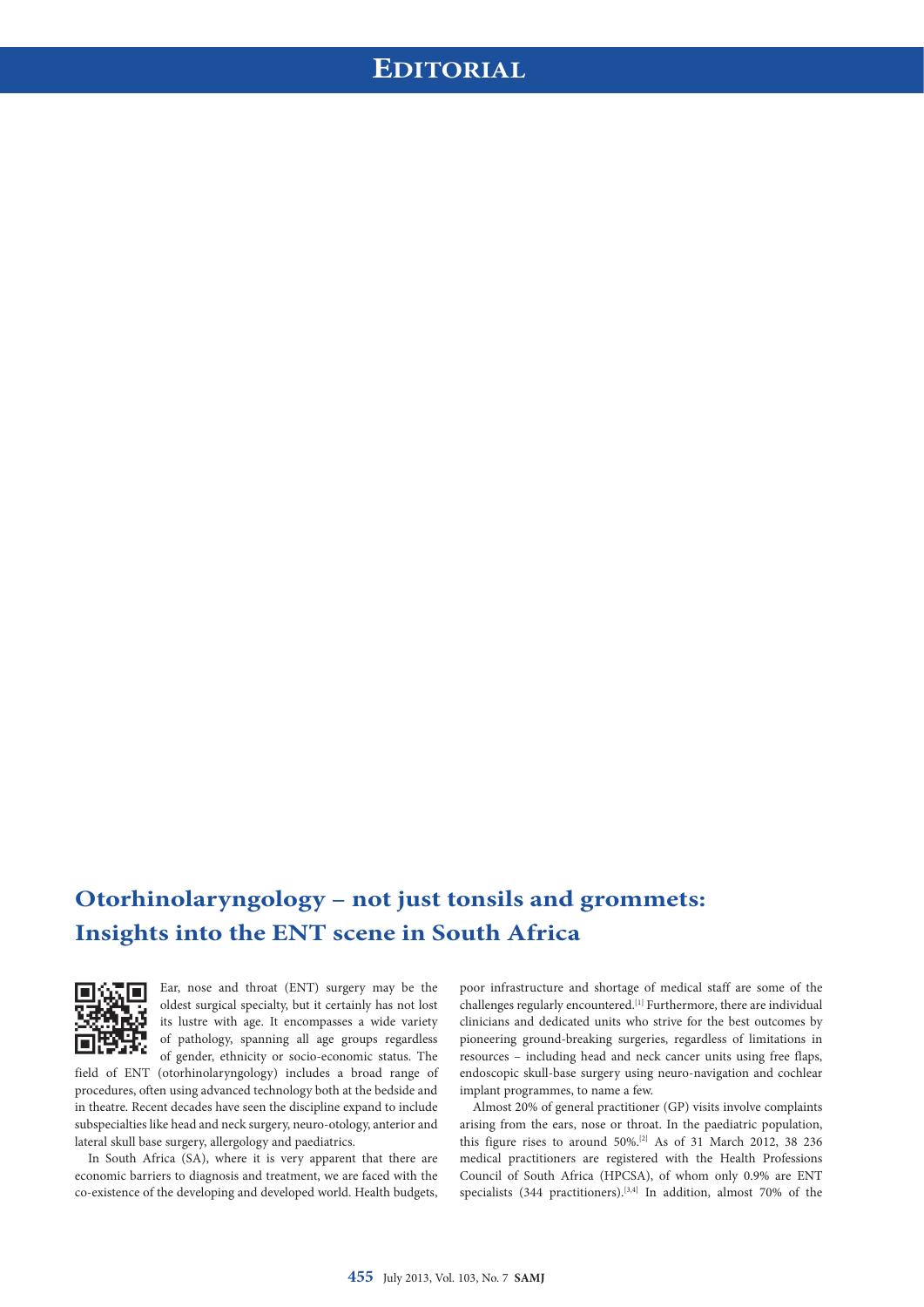### **EDITORIAL**

44 million South Africans who utilise the public health sector are serviced by less than 35 full-time ENT specialists. Consequently, the majority of ENT problems are managed by non-ENT specialists.

The global health stage is dominated by communicable diseases like HIV and tuberculosis (TB). Many argue that diseases like hearing impairment and head and neck cancers receive less attention, despite being major public health concerns. In SA, communicable and noncommunicable ENT diseases are interlinked owing largely to the high prevalence of HIV and the increasing problem of multi-drug resistant (MDR) TB, together with the existing socio-economic challenges.

SA has the highest number of HIV-infected individuals in any country, with the highest prevalence among people between the ages of 15 and 49 years.<sup>[5]</sup> Up to 100% of HIV-positive patients will present with head and neck manifestations.<sup>[6]</sup> Oral candidiasis and rhinosinusitis were traditionally documented as the most common ENT manifestations of HIV.<sup>[7]</sup> However, with the institution of antiretroviral (ARV) rollout programmes, patients may present differently. This has been suggested by Tshifularo et al.,<sup>[8]</sup> who found adenoid pathology, cervical lymphadenopathy and chronic suppurative otitis media to be the top three manifestations at Steve Biko Academic Hospital. While this may imply a change, it could be multi-factorial, rather than solely drug-related effects. More research is therefore needed from patients on long-term ARV therapy.

According to the World Health Organization (WHO), hearing impairment is the greatest sensory deficit globally. There are 360 million people worldwide suffering from disabling hearing loss (**>**40 db), more than half of whom live in low- and middleincome countries.[9] Of greater concern is that these people may not be identified as having hearing loss, because there are not enough screening programmes in place.<sup>[9]</sup>

Perhaps most tragic, 50% of all causes of hearing loss are preventable – causes that can be alleviated by early prevention techniques, including screening programmes and early definitive management strategies.<sup>[9]</sup>

HIV-positive people have an increased risk of developing hearing loss – primarily from the disease (non-iatrogenic), from opportunistic infections, or from the effects of drugs related to treatment.<sup>[10]</sup> Antiretroviral therapy (ART), alone or in combination with other treatments, could add to the overall toxic effect on hearing.<sup>[10]</sup> In SA, where the increase in MDR-TB has been linked to the HIV epidemic, patients on WHO-recommended MDR-TB second-line drug therapy are more likely to have nephrotoxicity and ototoxicity, the latter being permanent.<sup>[11]</sup> Some individuals may develop sudden profound sensorineural hearing loss following a single dose of aminoglycoside, highlighting the need to use it with caution even in routine medical practice. Harris *et al.*<sup>[11]</sup> found that 57% of MDR-TB patients developed high frequency hearing loss, and that 70% of HIV-positive patients were more likely to develop hearing loss than HIV-negative patients on MDR-TB therapy. As a consequence, HIV and TB co-infected individuals are a high-risk population for hearing loss, and without awareness and intervention, may constitute a new deaf community in sub-Saharan Africa (SSA) – a population that will require audiological and ENT services.<sup>[1]</sup>

Despite SA being the most advantaged in Africa regarding access to audiology services, hearing aids and ENT interventions, Fagan and Jacobs<sup>[12]</sup> found that our country still only fulfilled less than half of the required service ratios compared with the UK. SA does not have adequate screening programmes for children, the elderly or high-risk populations.

The global burden of illness from chronic suppurative otitis media (chronic active otitis media) involves 65 - 330 million individuals with otorrhoea, 60% of whom suffer from significant hearing impairment.<sup>[13]</sup> Prevalence varies in different population groups, with local prevalence rates in SSA ranging between 0.4 and 4.2% – 50% of these cases presenting in children under 10 years.<sup>[14]</sup>

Otorrhoea is treated at a primary care level in SA, and patients are generally referred to specialists only after treatment failure. Tiedt *et al.*[14] and Meyer *et al.*, [15] undertaking local studies at different centres, highlight the delay in patients being referred to ENT services. In children who suffer associated hearing loss this delay has a negative impact on school performance.<sup>[14]</sup>

In addition, Loock<sup>[16]</sup> and the aforementioned two local ENT departments investigated the microbial spectrum of otorrhoea in their respective communities.<sup>[14-17]</sup> All of the local studies have identified *Proteus mirabilis* and *Pseudomonas aeruginosa* as the most prevalent pathogens. This differs from findings elsewhere in the world. Guidelines for the management of otitis media, aimed at a primary healthcare level, were released by the the National Department of Health in 2012.<sup>[18]</sup> Although very comprehensive, the recommended antimicrobials (topical or systemic), including oral amoxicillin, for chronic otorrhoea (non-responders) do not cover the majority of organisms encountered. However, topical fluoroquinolone eardrops with ear mopping covers 95% of organisms cultured and is not ototoxic. Should the first-line treatment fail then an antibiotic group with Gram-negative cover should be considered.<sup>[15]</sup>

Patient profiles, disease projection and response to treatment all vary according to the location and population. In many spheres of medicine, we rely heavily on international sources, often adapting protocols and guidelines for local use. The above findings emphasise the need to promote local research.

Ideally, smaller surgical disciplines like ENT should capture data at local institutions and keep national registries for specific diseases. In doing so, the burdens of disease can be better managed, and local databases can also be used for auditing local services. Research should be integrated – across institutions, between disciplines, across departments and beyond economic barriers into the private sector – where pioneering work often goes unpublished. Comparative assessments of local versus international findings are also necessary, thereby facilitating a global perspective for SA ENT centres that will enable them to improve and compete with world leaders in the field.

Head and neck squamous cell cancer (HNSCC) is the sixth most common malignancy and the eighth leading cause of cancer death worldwide.[19] The incidence in the developing world is on the rise – attributable to increased life expectancy from communicable disease control, excess tobacco and alcohol consumption (risk factors for head and neck cancers) and HIV.<sup>[1]</sup> Treatment outcomes for patients treated in developing world versus developed world countries are quite different. Farmer *et al.*<sup>[20]</sup> found an association between cancer fatality rates and national income – the cancer case fatality rate in low-income countries is 75%, as opposed to 45% in high-income countries.

HNSCC is also the third most common head and neck malignancy for patients with HIV (after Kaposi's sarcoma and non-Hodgkin's lymphoma).[21] Although not an AIDS-defining illness, HNSCC is seen in excess among HIV-infected individuals, and is sometimes referred to an 'opportunistic' cancer. Patients with a suspicious persistent head and neck lesion should always be referred for further investigation.

In addition, there is growing evidence that confirms the causative relationship between oncogenic human papillomavirus (HPV) and oropharyngeal squamous carcinoma in the general population. The prevalence of HPV in oropharyngeal cancer, especially tonsillar cancer, is as high as 90%. HPV type 16 is most commonly involved. An unexpected and positive finding in the literature is HPV-positive